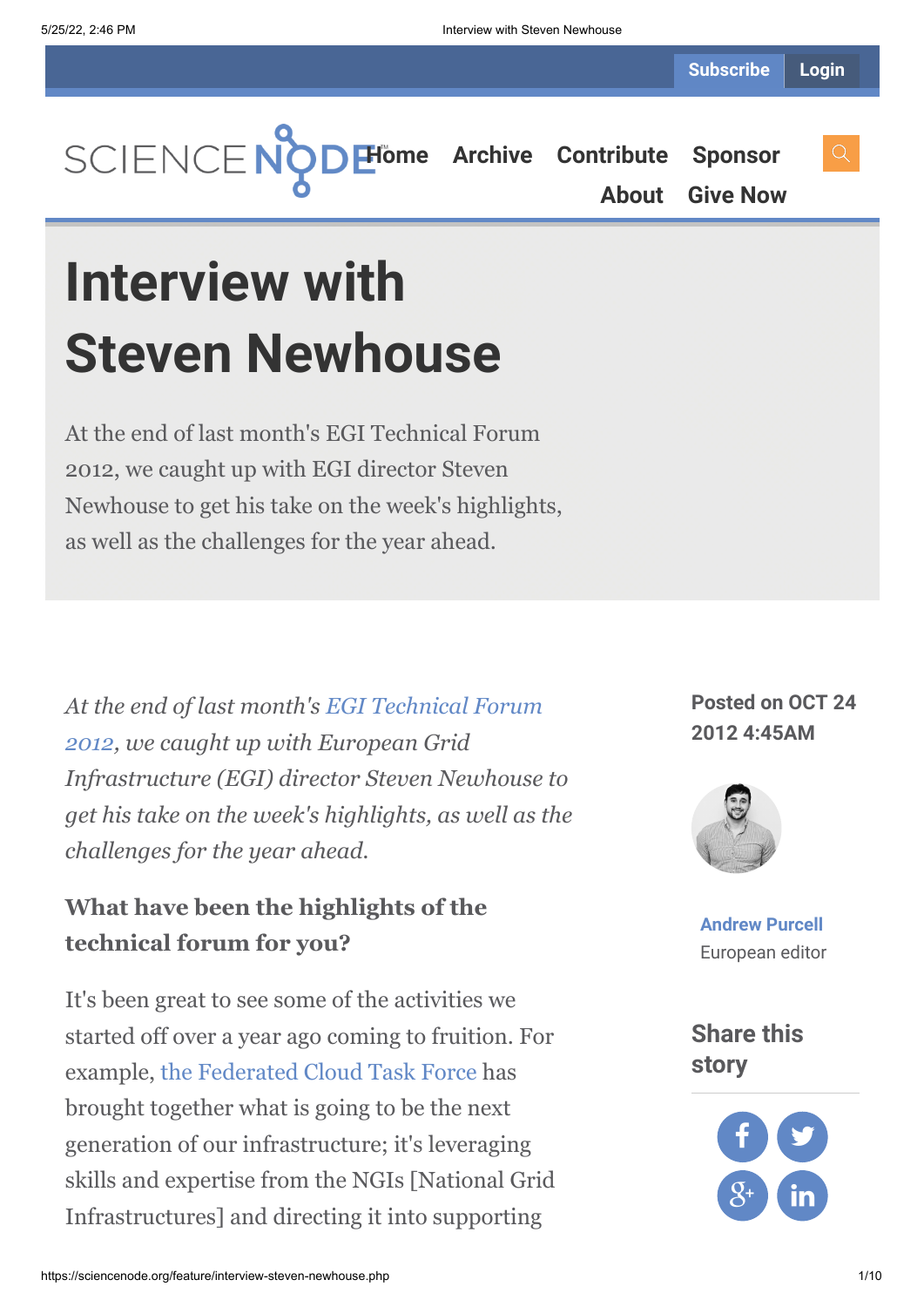### **Republish**



"The challenge with infrastructure is always making it visible," says Newhouse.

user-driven scenarios. It's been brilliant. It's taken a lot of investment over the last year to bring this together, so that's really nice to see. Of course, there are other activities, but this for me is important as it allows us to support new user communities and their technologies.

### **Anything else...?**

Another new activity we've launched this week is called '[EGI champions](http://www.egi.eu/blog/2012/09/27/egi_champions.html)'. We've really started to focus on activities beyond the production infrastructure and what we do to reach out to new communities, how we connect to and grow our current communities and undertake general outreach. The EGI champions scheme is all about building connections with research institutions and even individual research groups. By identifying EGI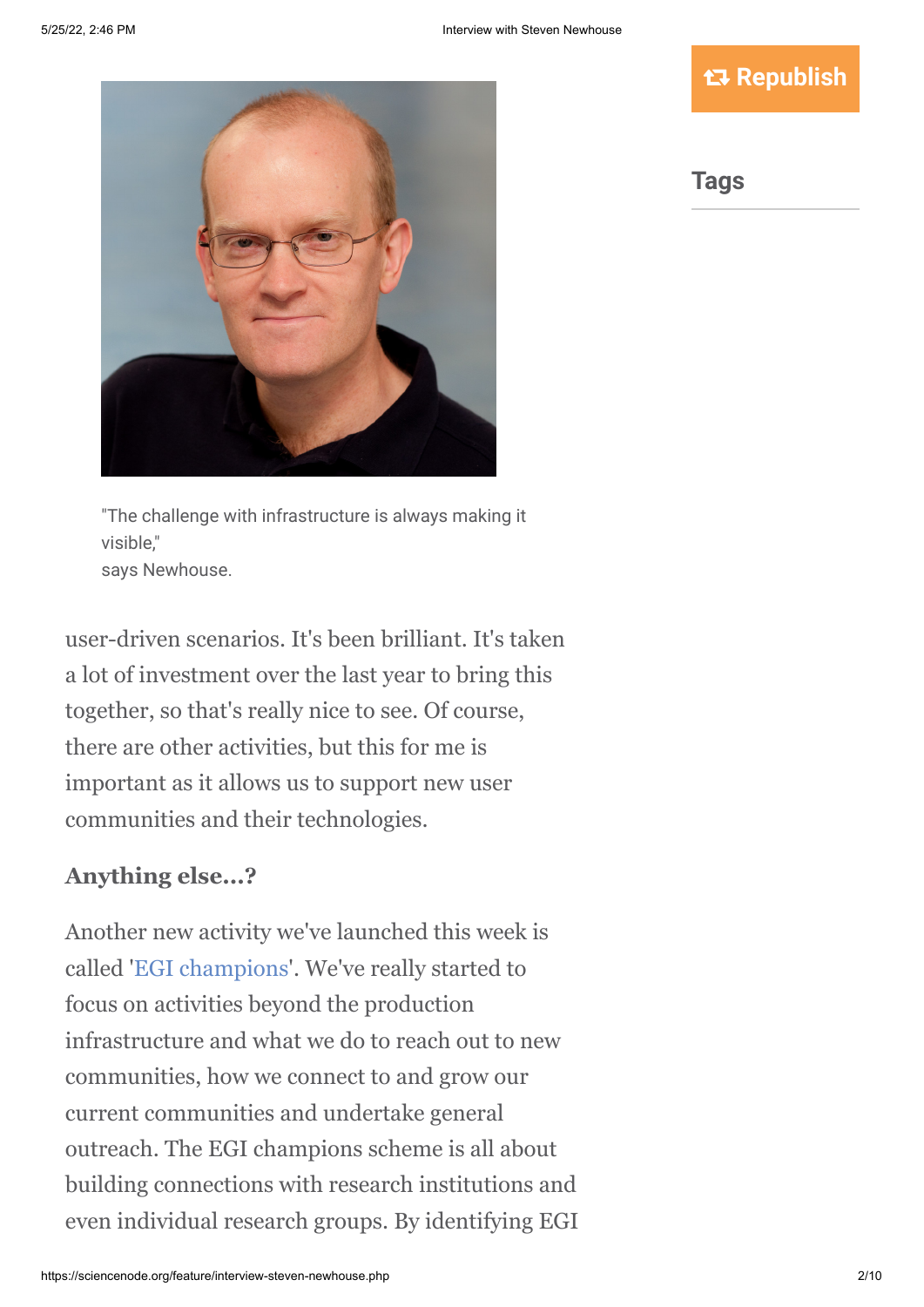champions we can invest in them. We can support them with information about what we're doing and the work that they do in talking to people within their own research field. Also, we can listen to them about what they see the challenges are from their experiences working with the grid on a day-to-day basis. This will not only allow us to hear about what we can do better, it will also allow us to find out what the opportunities are in terms of deploying new technologies and supporting new researchers across the whole of Europe in what they're doing. We aim to prototype the project over the next year, so that when future funding streams come online we can aim to have champions in every research group across Europe that are active in computing activities and data analysis. That will give us links across the whole of the [European Research Area](http://ec.europa.eu/research/era/index_en.htm) and will allow Europe to know about computing and e-infrastructure and the benefits that come with it for their research activities.

**What about the negatives as well? Are there any challenges which have come to light this week which you weren't previously aware of - or perhaps as aware of as you are now?**

I think the biggest concern is, bluntly, the level of funding. For Europe to have a strong grid infrastructure, investment in national infrastructure is required. With the challenging economic conditions across Europe, the signals coming from some countries regarding future funding aren't as positive as we would like. What's obviously very challenging about EGI is that it has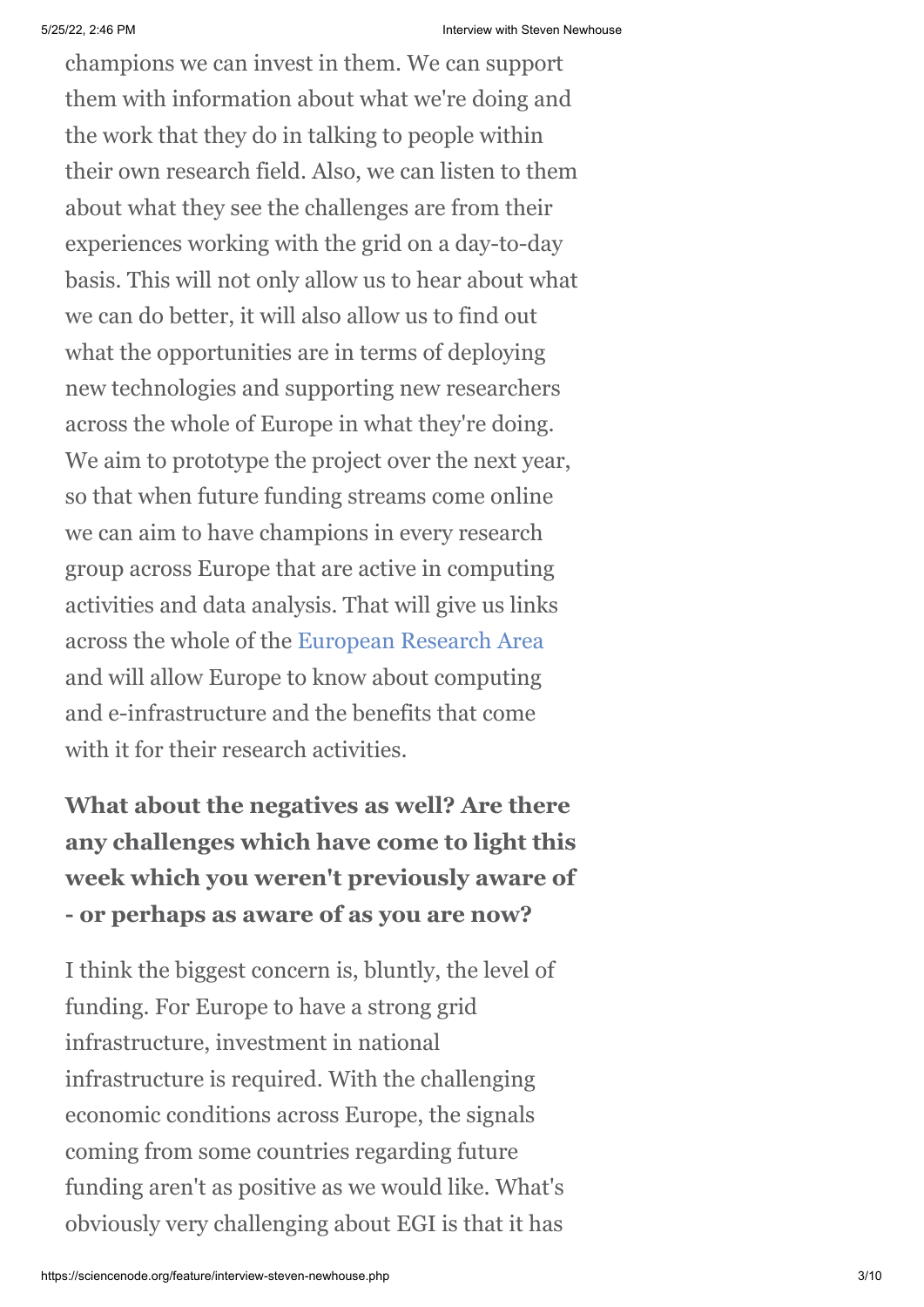over 35 countries in it and different countries have different appreciations of what the economic [impact is. For Europe and the European](http://ec.europa.eu/index_en.htm) Commission not to have an e-infrastructure divide, it is essential that funding comes along to make sure that the countries that are less strong are able to strengthen their activities and be reinforced in this area. This long-term funding challenge is my greatest concern.



Newhouse says that one of the highlights of this year's technical

forum was the launch of the EGI champions scheme.

# **Is this concern something that has underpinned the development of the new EGI champions scheme?**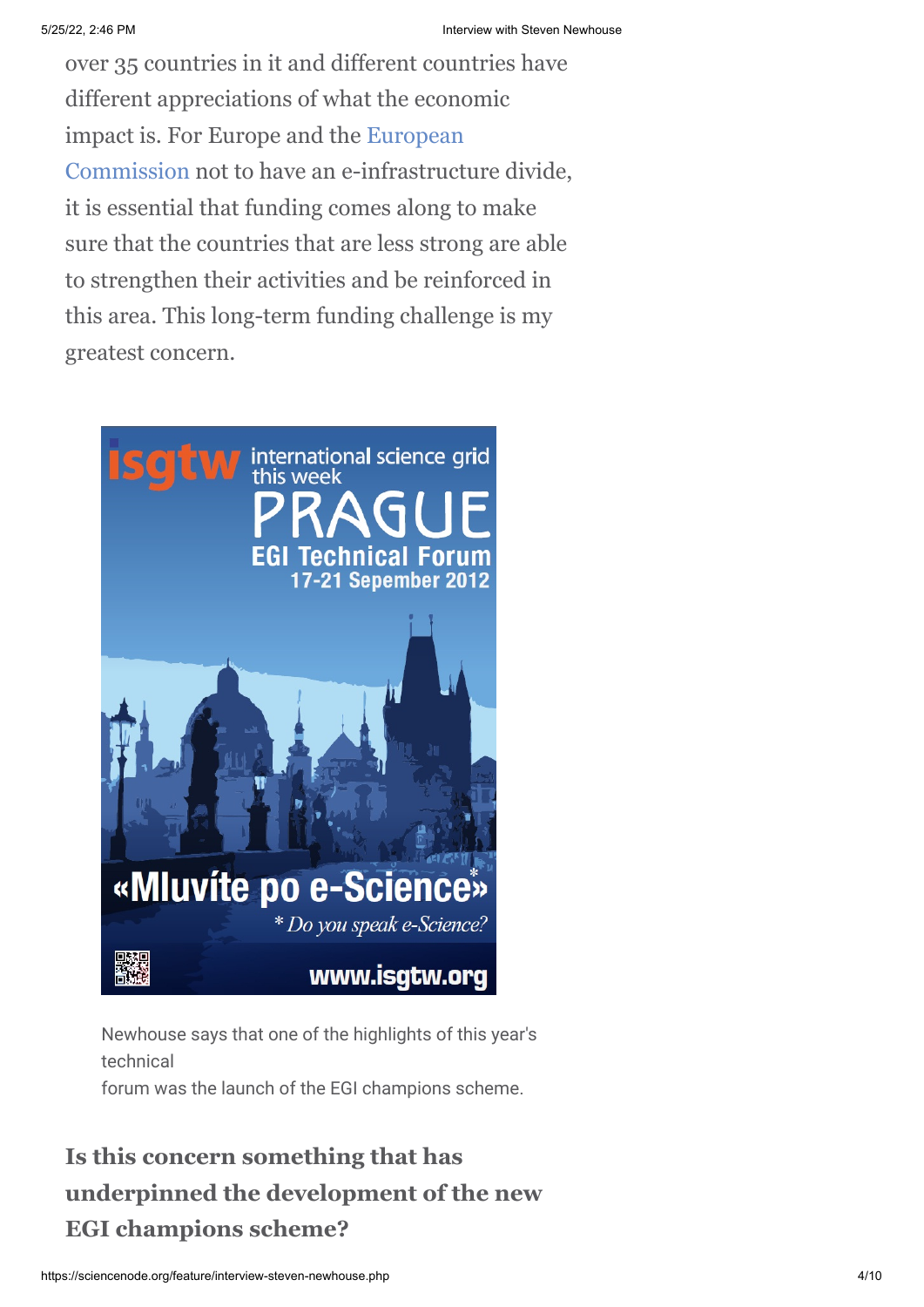Not specifically during the prototyping phase, no, but further investment will be needed to roll this out on a full-scale across Europe. Everything we're doing and have been doing for many years is about positioning us to be more relevant to a broader set of users and researchers across Europe. The champions scheme and other initiatives are just ways of adapting what we've done in the past to the changing technological needs and support needs of the community which exists now. Part of this is about us understanding those communities better, but it's also about communities themselves changing in response to the different technologies available. It's a continuously moving goal, in terms of what you need to do.

**There has, of course, been much talk at the forum about the role the grid infrastructure played in the recent discovery of the Higgs [boson. Do you think that the public,](http://press-archived.web.cern.ch/press-archived/PressReleases/Releases2012/PR17.12E.html) however, is generally aware of this?**

The challenge with infrastructure is always making it visible. I would love the community and the work that goes on here to gain more recognition than it has done. But the grid, if not EGI by name, was [mentioned by CERN's director general. Rolf Heuer,](http://www.isgtw.org/feature/higgs-history-and-grid) as one of the top reasons why the Higgs discovery was made, so there's been a clear acknowledgment of the function that we have and it's clearly excellent news for us that the community's work has been recognized.

**Is there perhaps an issue though that the grid has now become too focused on the**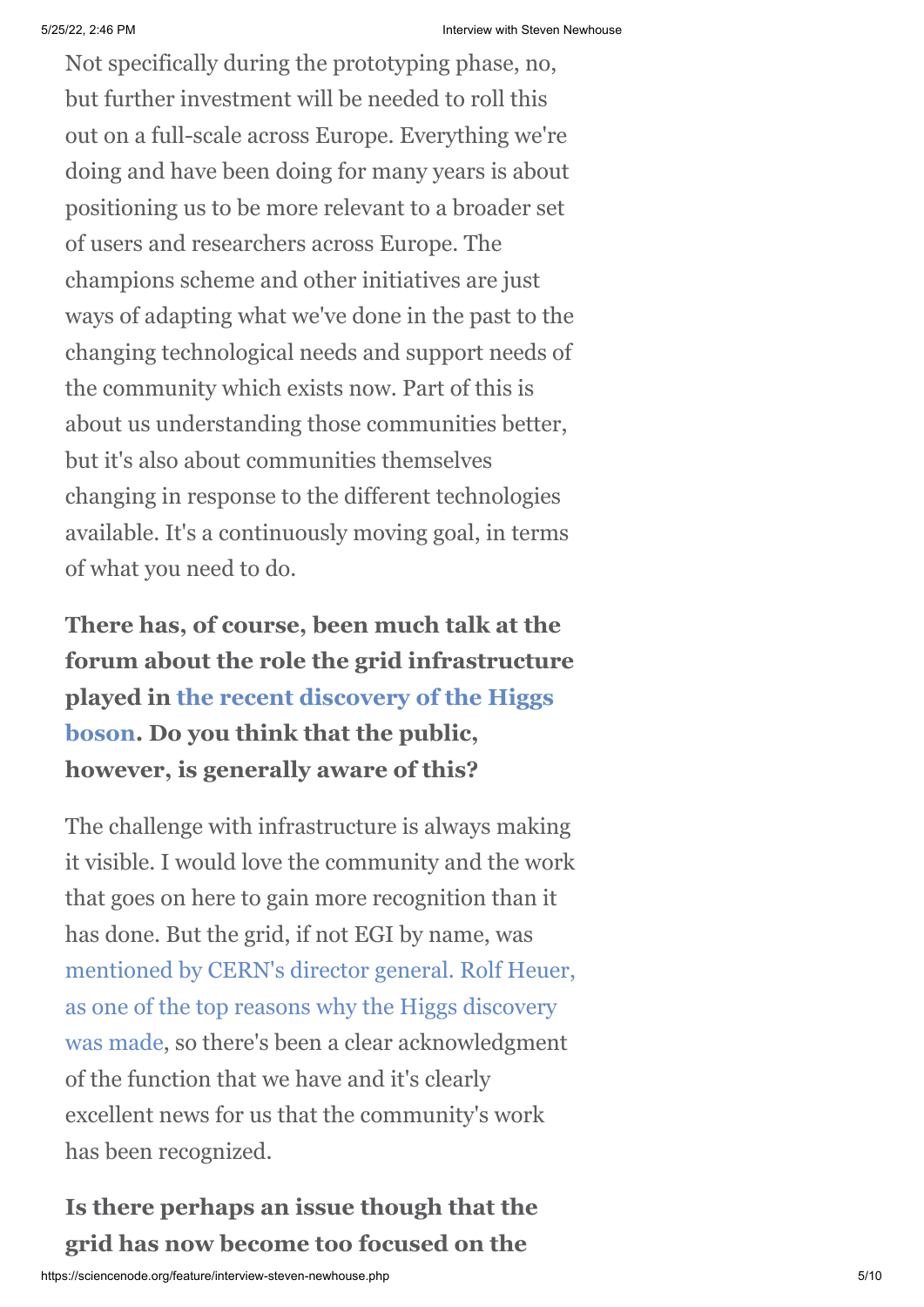### **particle physics community?**

For so long now, the Higgs - quite rightly - has been the focus of this community. However, back in Munich [at [the EGI Community Forum 2012,](http://cf2012.egi.eu/) held in March], we established a strategy to give us a framework to bring the community together and direct it beyond the Higgs discovery: to be clear as to how we're going to go out to new communities, how we're going to broaden the appeal of the infrastructure, and how we're going to continue to establish ourselves as a community. What we're seeing here is those initiatives coming to fruition and now we're getting a clearer, individual focus on what will carry us forward in the years to come.

"The Large Hadron Collider and the discovery of the Higgs has undoubtedly been the driving force behind grid computing for the last 10-15 years, there's no denying that."

Our focus, as much as possible, is on trying to grow our community into new research areas. The life sciences community has been very strong within the grid infrastructure over the last decade and what we're doing now is very much trying to understand the switch from compute-orientation to data-orientation workloads. That broader focus on data means that we're shifting our focus in terms of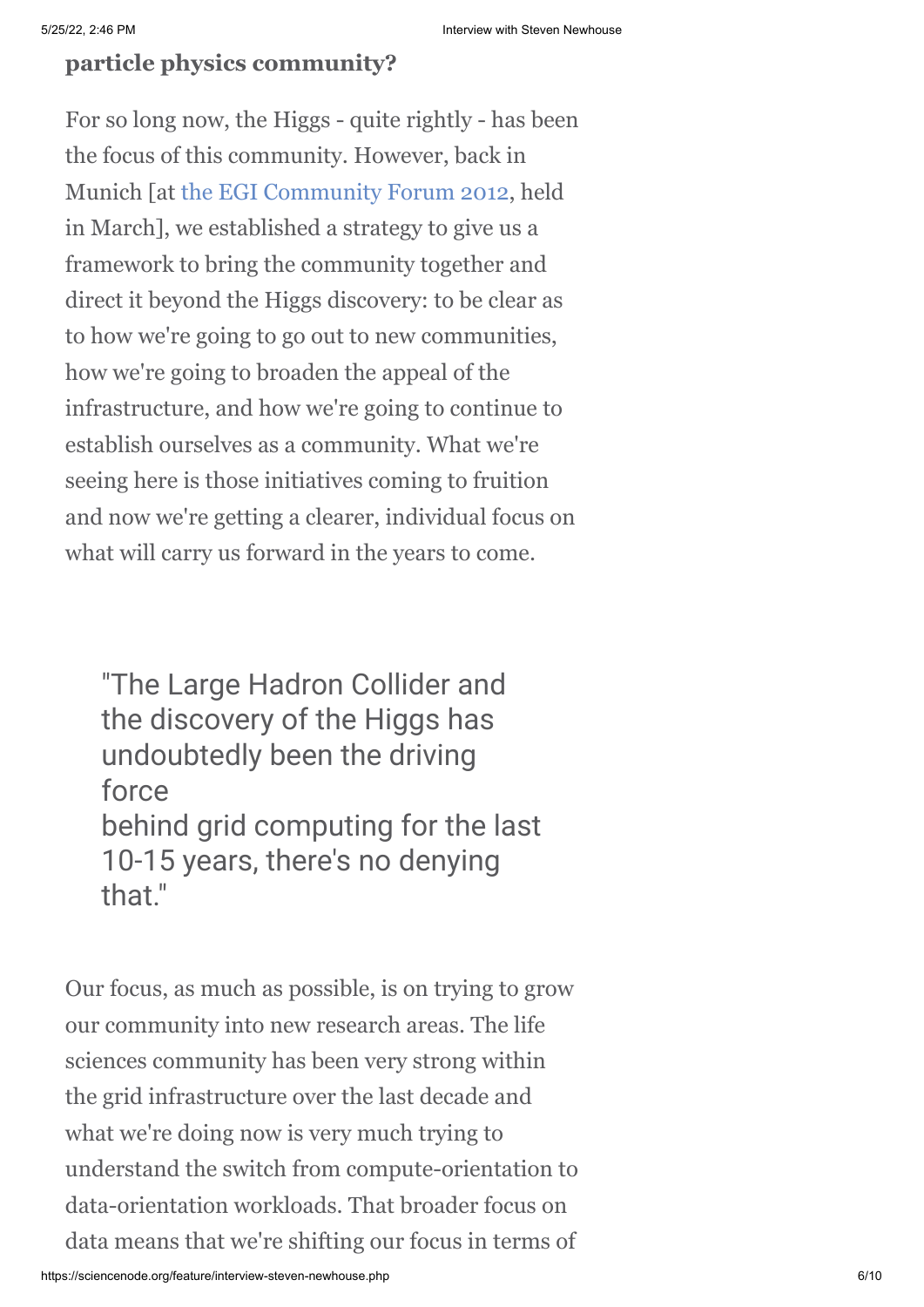how we deliver the infrastructure out to those communities. If you're running data services, you need a different form of infrastructure and infrastructure support than if you're running compute-based services. The life sciences [community has been engaging with the ELIXIR](http://www.elixir-europe.org/) project to understand what their needs are for a European-wide infrastructure and to act as a provider of resources to them. They sit much closer to their user community and appreciate the nuances of different disciplines and sub-disciplines within that. We need to work with them, in order to best serve their users.

The Large Hadron Collider and the discovery of the Higgs has undoubtedly been the driving force behind grid computing for the last 10-15 years, there's no denying that. It's been a great way of pushing forward what we've been doing. It has dominated what we've done and what we're now seeing is a rebalancing in priorities and in the type of infrastructure we deliver to cater for different communities. Obviously, the life sciences is one of these communities, but there are many others as well of course, all of which have this common challenge of high-throughput data analysis. That's what we're heading towards in the near future.

**With the current global financial situation as it is, however, aren't the really huge-scale science projects, which the grid infrastructure has typically served, now less likely to get the funding they require than they were perhaps just five or six years ago?**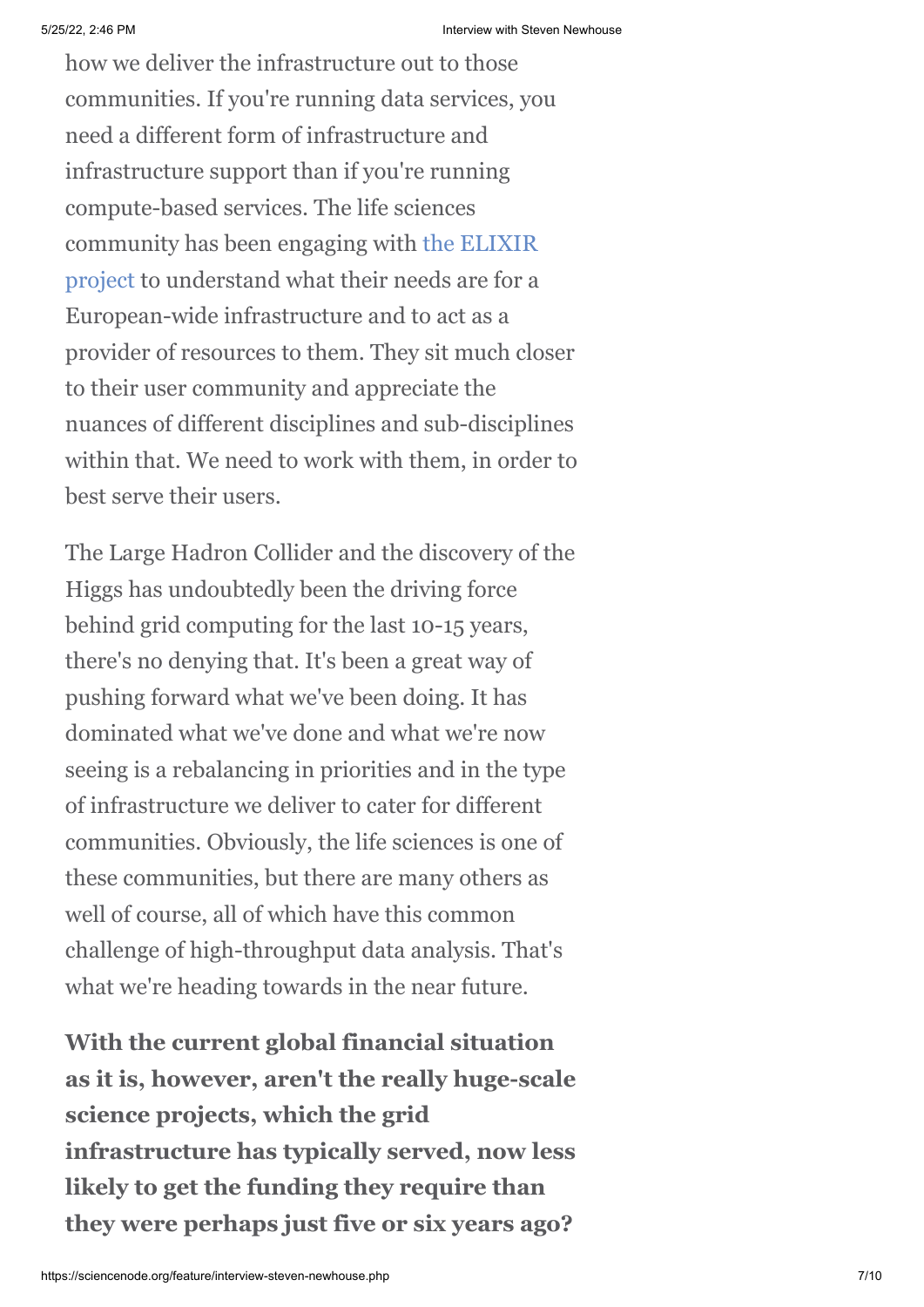**As such, do you think that this "rebalancing" could also maybe be seen as part of a shift away from over-reliance on 'big science' projects?**

I actually think it's going to be the reverse of that. There are a lot more large science projects coming down the way and they're going to be even more international, even more collaborative, even more distributed than ever, so the need for grid computing infrastructures to support the analysis is clear. Clearly, if you're making a major instrumentation investment, you're not going to be able to match that in terms of computing investment. You're going to have to leverage the resources you have nationally, wherever you have them, and work to bring these resources together. That's exactly the role we played behind CERN and the LHC and that's exactly the role we're going to be playing behind the new research infrastructures which are being set up in Europe. The economic climate has certainly caused a shift in focus in terms of what new science projects do get the go ahead, but the need for continued investment and innovation is something that's recognized by the European Commission and the national governments alike - that's not going to change.

# **All in all then, would you say the forum has been a success?**

Yes, definitely. These events are critical for bringing the community together, for resolving differences, and for understanding what we want to do going into the future. For me they're priceless in terms of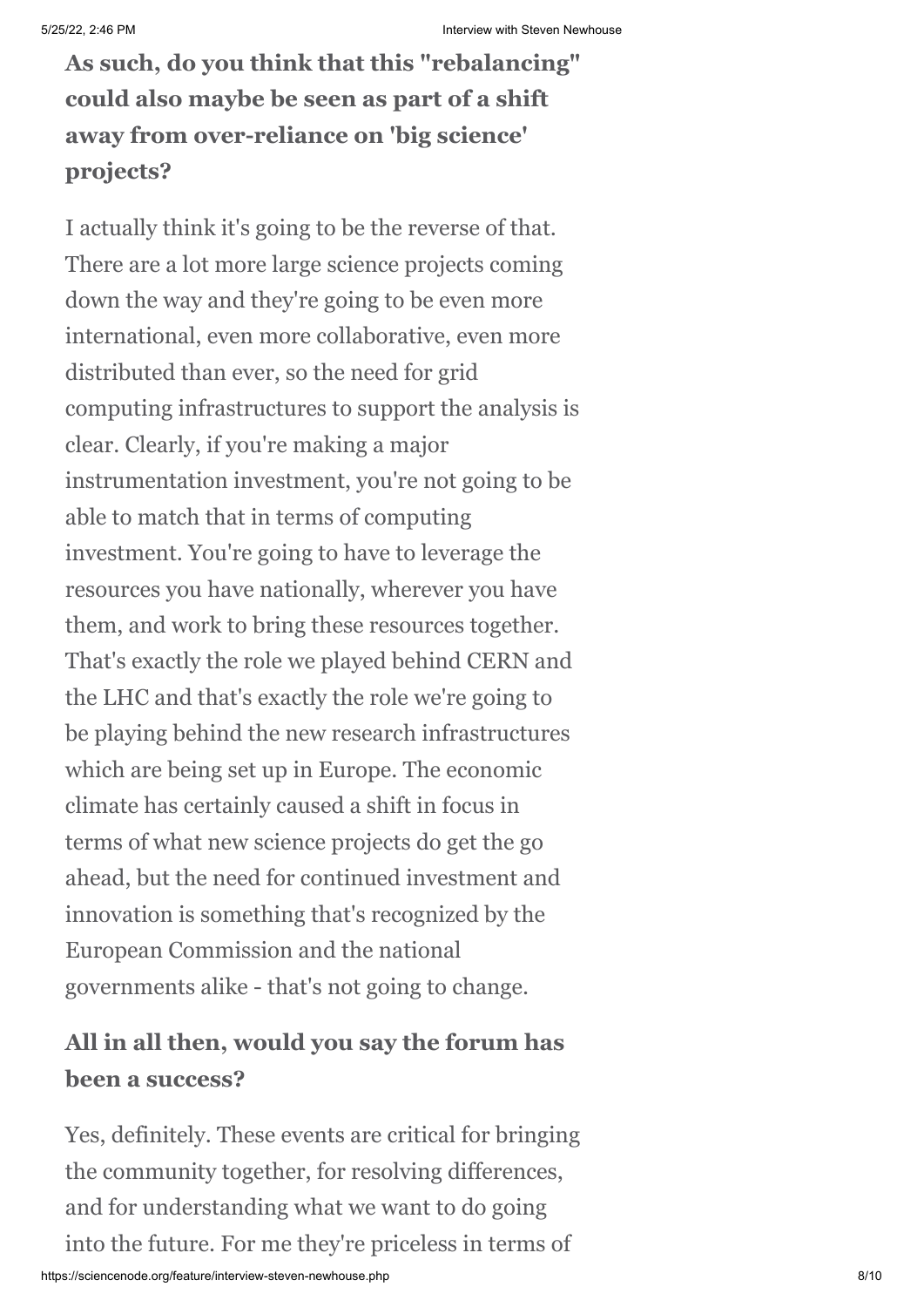building the community. Having a good event, such as the one [CESNET](http://www.ces.net/) has delivered, is absolutely critical in terms of pushing us on into the next six months of activity.

# **Join the conversation**

**Contribute**

Do you have story ideas or something to contribute? **Let us know!**

#### **OUR UNDERWRITERS**

Thank to you our underwriters, who have supported us since the transition from International Science Grid This Week (iSGTW) into Science Node in 2015. We are incredibly grateful.

**[View all underwriters](https://sciencenode.org/about/index.php)**

#### **CATEGORIES**

**Advanced [computing](https://sciencenode.org/archive/?year=2016&category=Advanced%20computing) [Research networks](https://sciencenode.org/archive/?year=2016&category=Advanced%20computing&category=Research%20networks) [Big data](https://sciencenode.org/archive/?year=2016&category=Advanced%20computing&category=Research%20networks&category=Big%20data) [Tech trends](https://sciencenode.org/archive/?year=2016&category=Advanced%20computing&category=Research%20networks&category=Big%20data&category=Tech%20trends) [Community building](https://sciencenode.org/archive/?year=2016&category=Advanced%20computing&category=Research%20networks&category=Big%20data&category=Tech%20trends&category=Community%20building)**

#### **CONTACT**

**Science Node** Email: **[editors@sciencenode.o](mailto:edit%6F%72s@s%63%69encenode.%6F%72%67)** Website: **[sciencenode.org](https://sciencenode.org/) GIVE NOW**